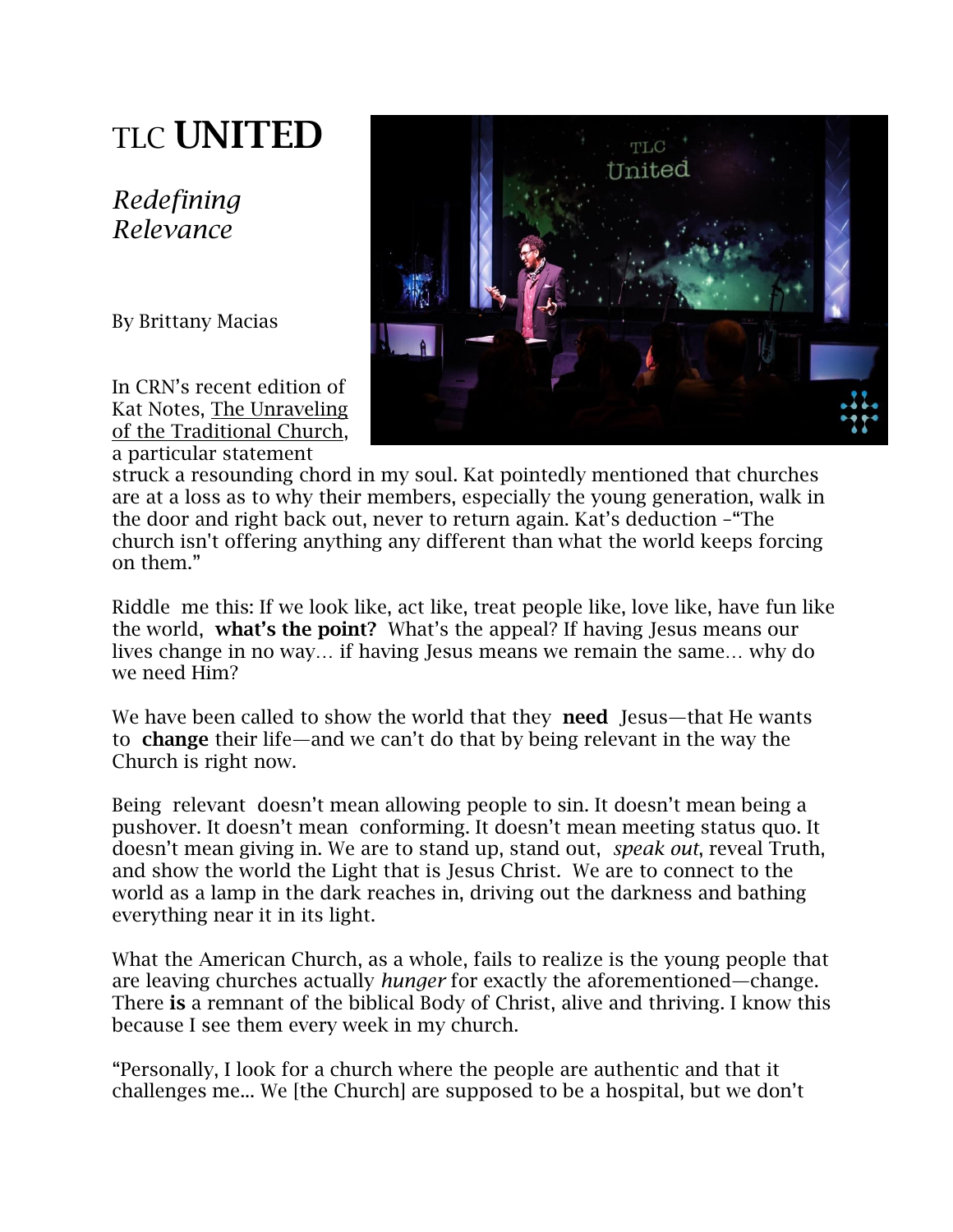talk about issues the world gives us and be honest about them. Why is that? I don't think UNITED is like that at all. Josh [the leader of UNITED] brings up serious issues and talks about them," 25-year-old UNITED attendee, Andria Aurand states.

The sweet souls that come to [UNITED](http://www.facebook.com/tlcunited)—a young adult ministry of [The Life](http://www.thelifechurchtoday.com/)  [Church](http://www.thelifechurchtoday.com/) in San Angelo, TX—*thirst* for God's presence. They fully expect to walk through the doors and into freedom. Freedom to be loved for who they are, but changed into who *God* says they are.

Aurand claims her favorite thing about UNITED is to be that very freedom. "Freedom to be just me and not be judged for that. Freedom that we don't set limits on God and what He can do. Freedom that I have now, after attending UNITED," she says.

This sentiment is echoed by Aaron Bradbury, "My favorite thing about our group is our acceptance for one another. We have a lot of real love for each other and it shows. The thing that makes us different is our acceptance, our freedom to be ourselves no matter what, with no judgment." Another weekly patron, Brianna Magers, shines light on the other side of the *real* Love coin with her explanation, "I'd rather church and UNITED be truthful and give it to me straight!"

Relevance **and** Truth; love **and** Truth; family **and** Truth—the way Jesus intended. That is what UNITED is all about. Jesus used the current time period, as well as His surroundings and cultural norms to remain



relevant to His people, yet He told them the *Truth*—the sometimes difficult, but life-giving Truth. The result? A man who never even left His region changed the entire world—and that is what UNITED was created to do. That is what the entire Christian Church was created to do.

[He said](http://biblehub.com/greek/2036.htm) [to them,](http://biblehub.com/greek/846.htm) ["Go](http://biblehub.com/greek/4198.htm) [into](http://biblehub.com/greek/1519.htm) [all](http://biblehub.com/greek/537.htm) [the](http://biblehub.com/greek/3588.htm) [world](http://biblehub.com/greek/2889.htm) [and preach](http://biblehub.com/greek/2784.htm) [the](http://biblehub.com/greek/3588.htm) [gospel](http://biblehub.com/greek/2098.htm) [to](http://biblehub.com/greek/3956.htm)  [every](http://biblehub.com/greek/3956.htm) [creature.](http://biblehub.com/greek/2937.htm)" Mark 16:15. Not only 'go into all the world,' but go into all the world and preach the *Gospel*—not what itching ears wish to hear.

The leader of UNITED, Joshua Macias, states, "I think churches have strayed from biblical values due to a terribly distorted view of what we are. We are literally the greatest world changing body in existence."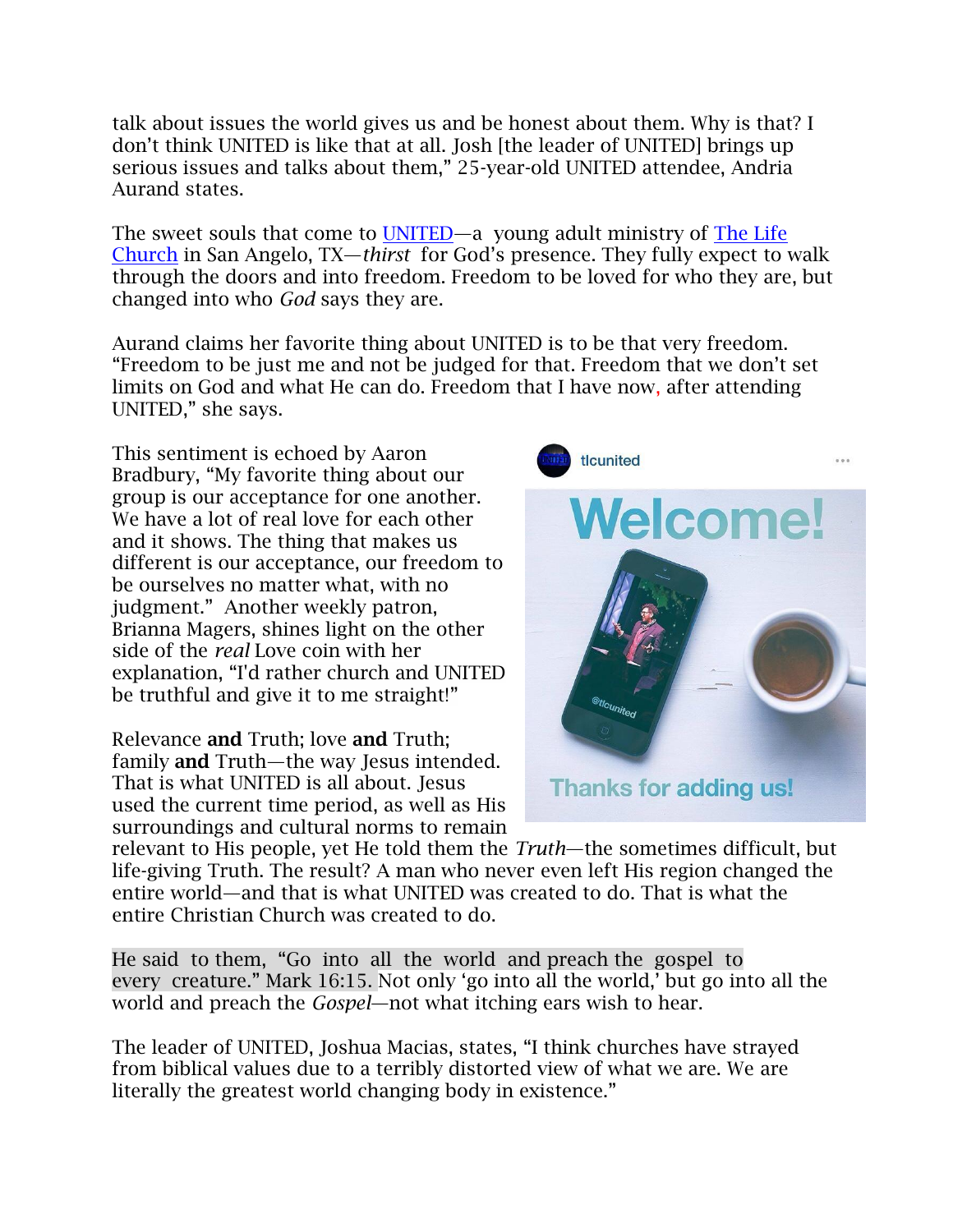This distorted view has caused churches to accept and pacify, rather than acknowledge and transform. And transformation is what the world wants. Just look at counterfeit rebirths in the LGBT movement. Those who feel utterly lost and are in search of being made new. Instead of looking to the new-creation life paid for by Jesus' death, burial, and resurrection, they self-identify with the opposite sex or "come out of the closet," celebrating their new birth into a destructive lifestyle, all the while remaining unaware that it isn't a true transformation.

The world is hungry for *God's* transformation and if the church won't offer it, they search in all the wrong places, still coming up empty-handed and extremely deceived.

UNITED has set forth with the vision of bringing the transforming freedom of God boldly to the community and as far as it can reach. "We do our best to keep what's most important, **most important**," Josh says of keeping the Holy Spirit the center of the group.

The UNITED leadership team stands on the Church's responsibility to be Jesus to the world. "God will not act independently of the Body (who) He empowered to do the impossible. When the Lord returns I think we will be shocked when *we* get the rebuke, not atheists, homosexuals, and whoever else you want to place on the 'Sinner List'."

Joshua also mentions a need for churches to allow time for God to love the

people in return. "It's like going on a date with God and showing God *our* love but not allowing Him to say a word or love us in return." Worshipping God is a vital and beautiful thing, but there must be an allowance in services for God to speak to His people in return— He longs to love us as well as receive our love.

The truth is, it is not our love for God that changes us anyway; it is His love for us. UNITED is a place to come as you are, but you will encounter the lifechanging freedom and love of Christ and it won't leave you the way you came.